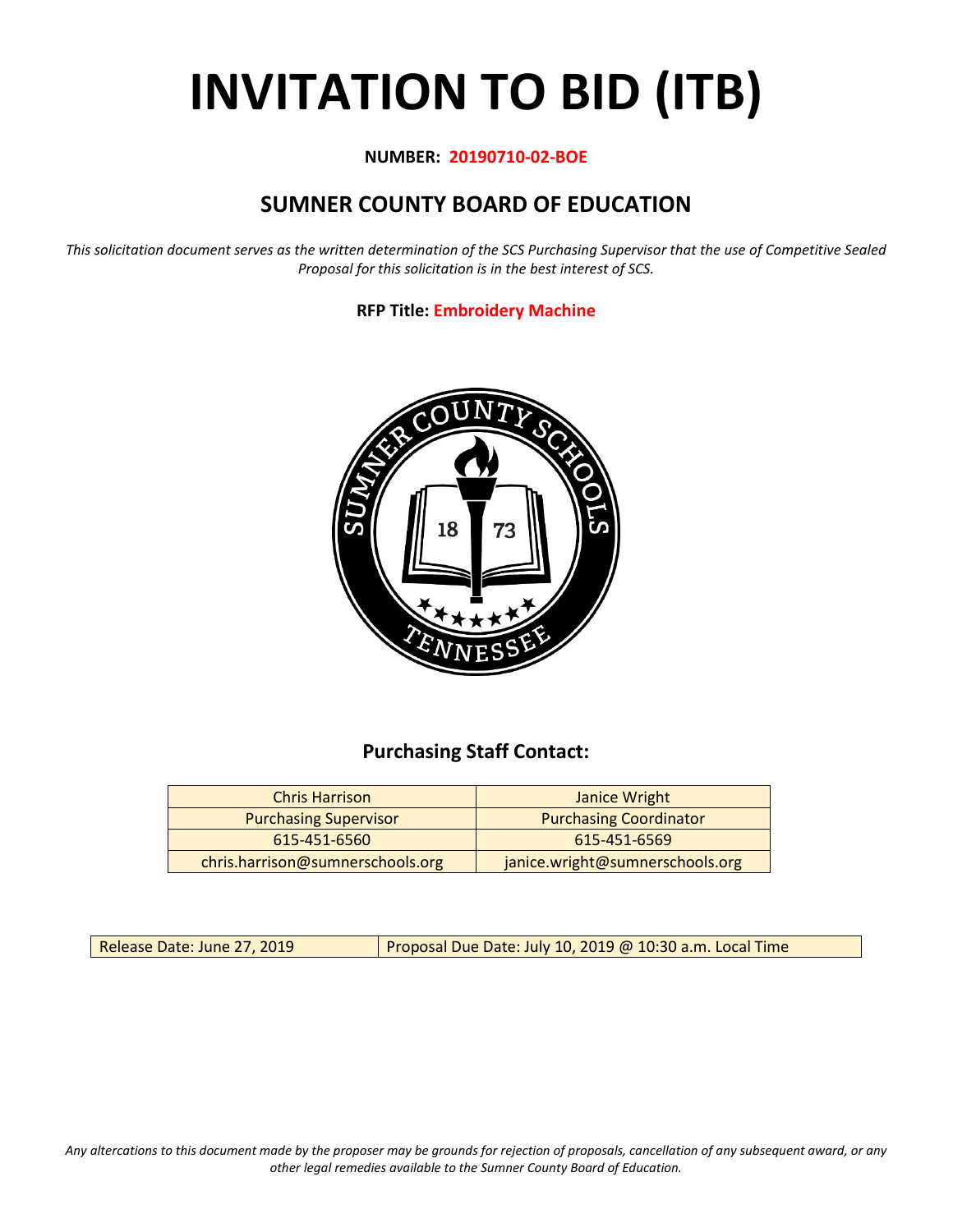# **NOTICE TO PROPOSERS**

There may be one or more amendments to this ITB. In order to receive communication for any such amendments issued specifically to this ITB, the proposer must provide the information requested below to the Sumner County Board of Education (SCS) Purchasing Department. The information may be sent by email to: Chris Harrison, Purchasing Supervisor, chris.harrison@sumnerschools.org. SCS will send amendments only to those proposers which complete and return this information in a timely manner.

| ITB Number:             | 20190710-02-BOE Embroidery Machine                          |
|-------------------------|-------------------------------------------------------------|
| Company Name:           |                                                             |
| <b>Mailing Address:</b> |                                                             |
|                         |                                                             |
|                         |                                                             |
| Phone Number:           | <u> 1989 - Johann Stoff, amerikansk politiker (d. 1989)</u> |
| <b>Contact Person:</b>  |                                                             |
| <b>Email Address:</b>   |                                                             |
| Authorized Signature:   |                                                             |
|                         |                                                             |
| <b>Printed Name:</b>    |                                                             |
| Date:                   |                                                             |

Emailed amendments will be sent in a Microsoft Word (Office for Windows) or Portable Document Format (pdf) format. Any alterations to the document made by the proposer may be grounds for rejection of proposal, cancellation of any subsequent award or any other legal remedies available to SCS.

Amendments will also be posted on the SCS website **https://sumnerschools.org/index.php/current-bids-and-rfps** and attached to the solicitation listing as a PDF or WORD file. Check the particular solicitation on the Current Bids and RFPs webpage for any posted amendments.

By completing and returning this form, the Proposer has expressed its intent to provide a proposal for **20190710-02-BOE Embroidery Machine.**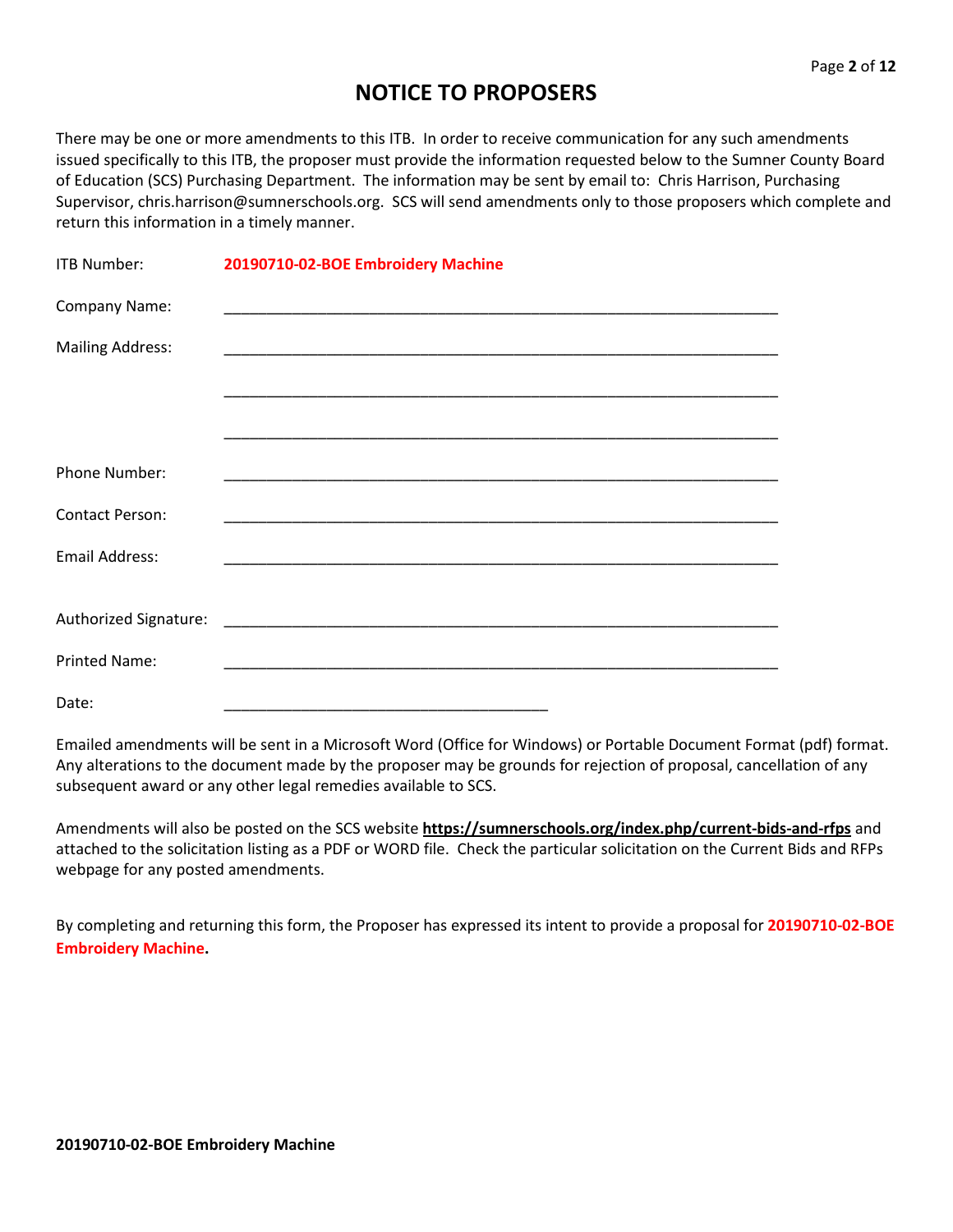## **TABLE OF CONTENTS**

- 1. Specification
- 2. Source Selection and Contract Award
- 3. Schedule of Events
- 4. Delivery of Proposals
- 5. Protests
- 6. New Vendors

#### 7. Attachments

- A. Bid Form/Certification
- B. IRS Form W9
- C. Attestation Re Personnel
- D. Standard Terms and Conditions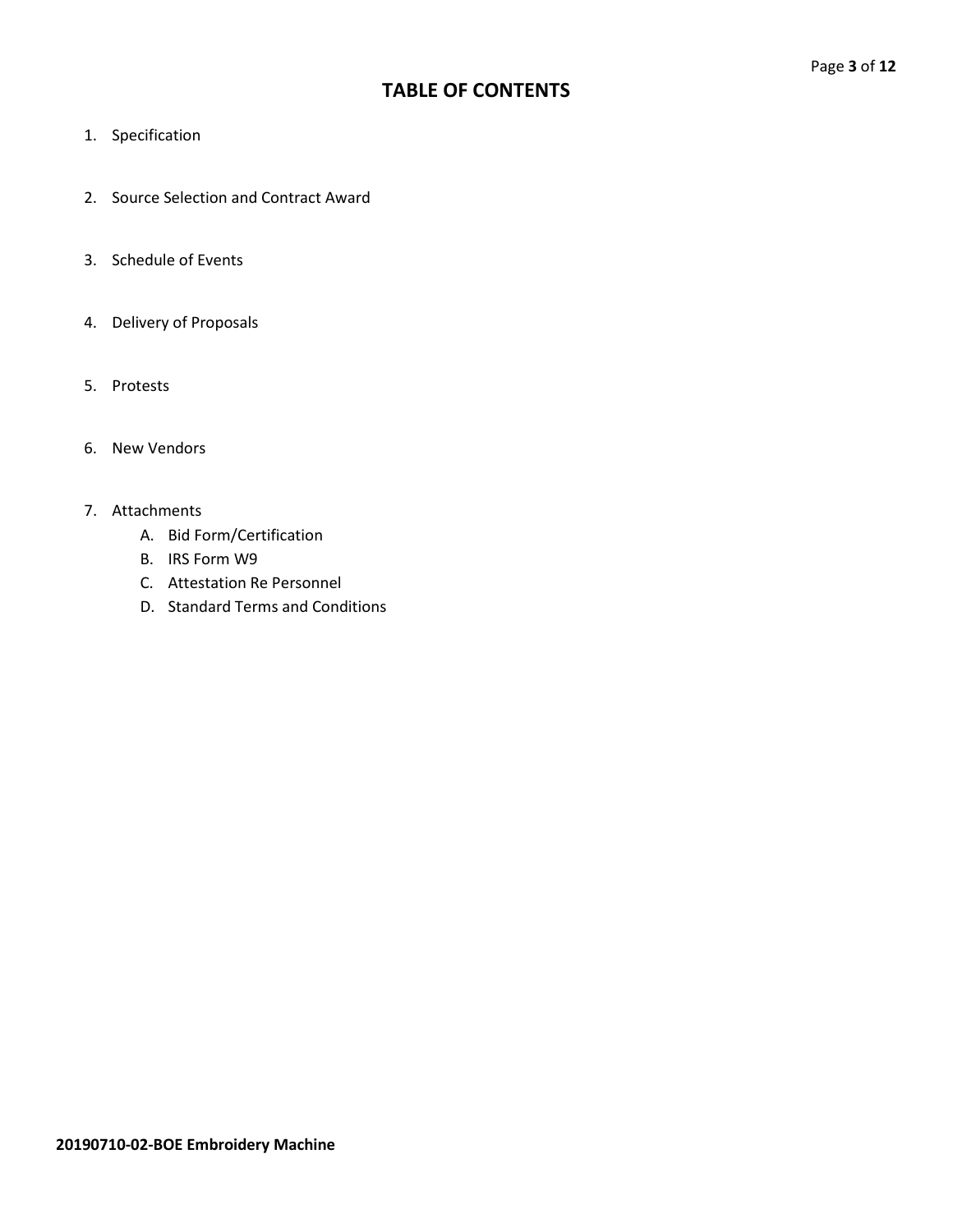#### 1. Specification

The following specifications are based off information gathered on specific product offerings. SCS shall accept responses for equipment that is equal or better in available features, quality and workmanship than the referenced items. Please include product literature along with the exact Brand and Model Number being bid.

Delivery Address: Portland High 600 College Street Portland, TN 37148

Delivery Includes:

- All freight expenses
- All expenses to unload and set the unit inside the building

#### **Embroidery Machine**

- Brother PR1050X
- 2. Source Selection and Contract Award
	- Award, if made, will be made to the proposer submitting the lowest cost proposal and whom is also determined to be Responsive.
		- o General Criteria to be determined "Responsive"
			- Does the proposal include all required information?
			- Does the proposal include completed attachment forms?
			- Was the proposal delivered on or before the stated deadline?
	- SCS reserves the right to reject any proposal that takes exception to the specifications unless prior approval is requested and granted by SCS.
	- Upon mutual agreement by both parties, SCS shall grant the right to extend the terms, conditions and prices of contract(s) awarded from this ITB to other Institutions (such as State, Local and/or Public Agencies) who express an interest in participating in any contract that results from this ITB. Each of the "piggyback" Institutions will issue their own purchasing documents for purchase of the goods/services. Proposer agrees that SCS shall bear no responsibility or liability for any agreements between Proposer and the other Institution(s) who desire to exercise this option.

#### 3. Schedule of Events

| <b>RFP Issued</b>              | June 27, 2019                         |
|--------------------------------|---------------------------------------|
| <b>RFP Submission DEADLINE</b> | July 10, 2019 @ 10:30 a.m. Local Time |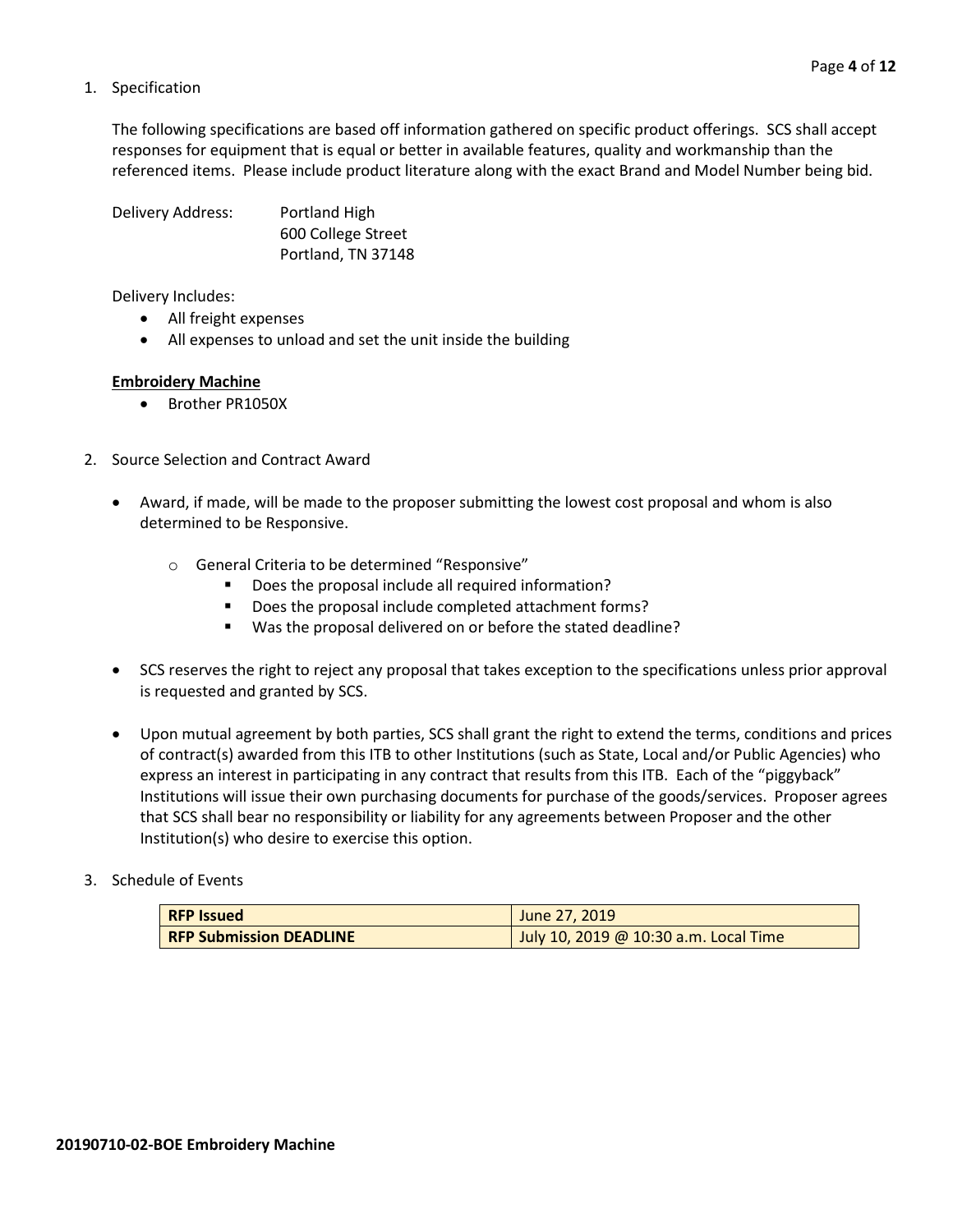#### 4. Delivery of Proposals

Sealed proposals will be accepted until **July 10, 2019 @ 10:30 a.m. Local Time**. Proposals received after that time will be deemed invalid. Vendors mailing proposal packages must allow sufficient time to ensure receipt of their package by the time specified. SCS shall not accept proposals via electronic transmission such as email, fax, etc. There will be no exceptions. Proposals will be opened and read aloud. The reading of the bids will begin at **10:30 a.m. Local Time**.

Due to the nature of deliveries to the SCS Support Services Facility by carriers such as UPS, FedEx and such like; the proposal package will be accepted if the date and time on the delivery confirmation are indicated to be on or before the Proposal Deadline.

| Delivery Address: | Sumner County Board of Education |  |  |  |
|-------------------|----------------------------------|--|--|--|
|                   | Attn: Purchasing Supervisor      |  |  |  |
|                   | 1500 Airport Road                |  |  |  |
|                   | Gallatin, TN 37066               |  |  |  |

The package containing the proposal must be sealed and clearly marked on the outside of the package: **"20190710-02-BOE Embroidery Machine" DO NOT OPEN**

#### 5. Protests

In the event that any interested party finds any part of the listed specifications, terms or conditions to be discrepant, incomplete or otherwise questionable in any respect; it shall be the responsibility of the concerned party to notify the SCS Purchasing Office of such matters immediately upon receipt of the ITB. All notifications must be sent to the Purchasing Supervisor via email at [purchasing@sumnerschools.org.](mailto:purchasing@sumnerschools.org)

Any actual or prospective Proposer who is aggrieved in connection with the ITB or award of a contract may protest to the Purchasing Supervisor and/or the Sumner County Board of Education at its regularly scheduled meeting.

#### 6. New Vendors

- To comply with Internal Revenue Service requirements, all vendors who perform any type of service are required to have a current IRS Form W-9 on file with the SCS Finance Department. It is a mandatory requirement to complete the IRS Form W-9 (Attachment 1) included in this RFP.
- To comply with the Tennessee Lawful Employment Act (50-1-702 and 50-1-703), non-employees (individuals paid directly by the employer in exchange for the individual's labor or services) must have on file one (1) of the following documents:
	- o A valid Tennessee driver's license or photo identification;
	- $\circ$  A valid driver's license or photo identification from another state where the license requirements are at least as strict as those in Tennessee;
	- o A birth certificate issued by a U.S. state, jurisdiction or territory;
	- o A U.S. government issued certified birth certificate;
	- o A valid, unexpired U.S. passport;

## **20190710-02-BOE Embroidery Machine**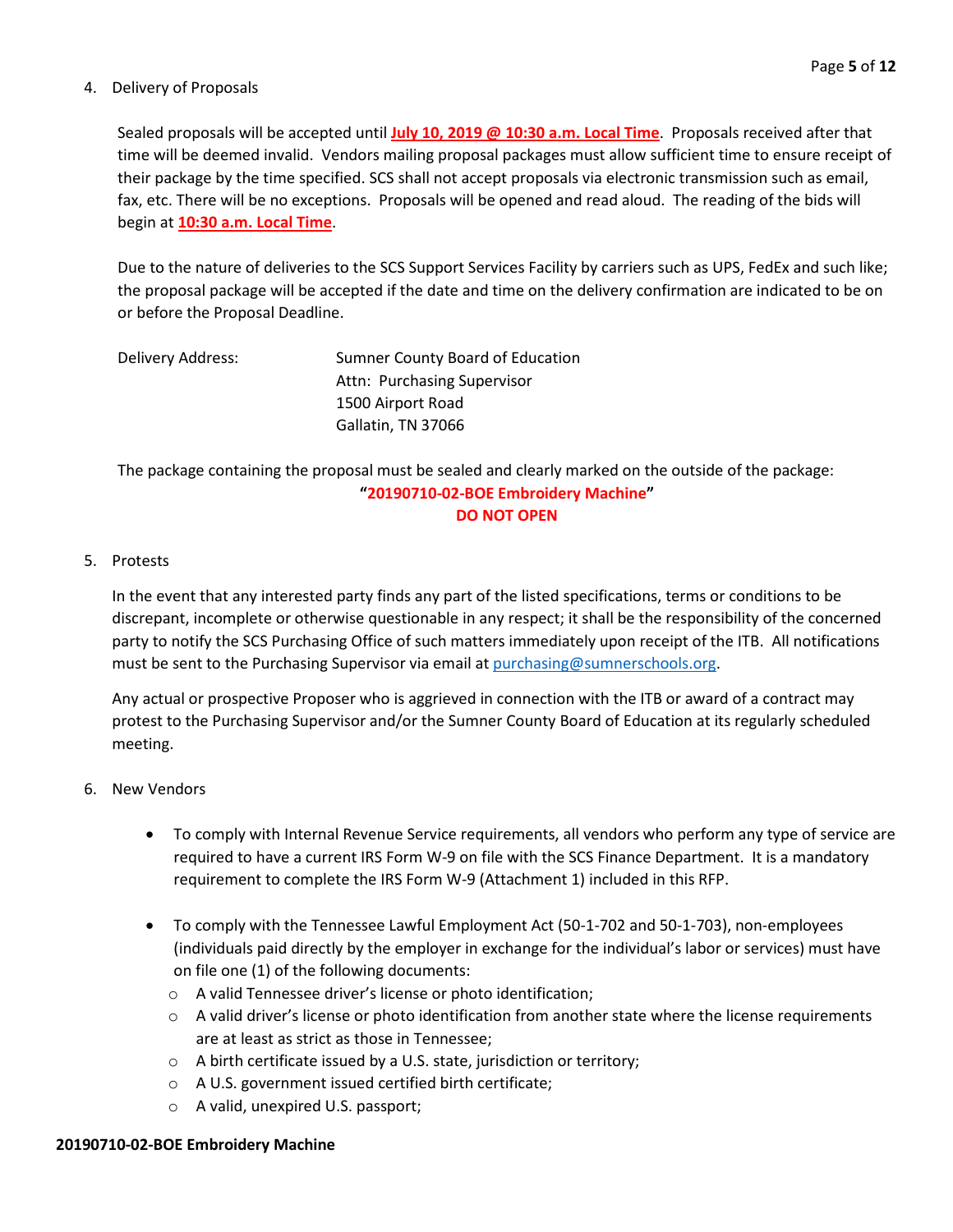- o A U.S. certificate of birth abroad (DS-1350 or FS-545)
- o A report of birth abroad of a U.S. citizen (FS-240);
- o A certificate of citizenship (N560 or N561);
- o A certificate of naturalization (N550, N570 or N578);
- o A U.S citizen identification card (I-197 or I-179); or
- o Valid alien registration documentation or other proof of current immigration registration recognized by the United States Department of Homeland Security that contains the individual's complete legal name and current alien admission number or alien file number (or numbers if the individual has more than one number).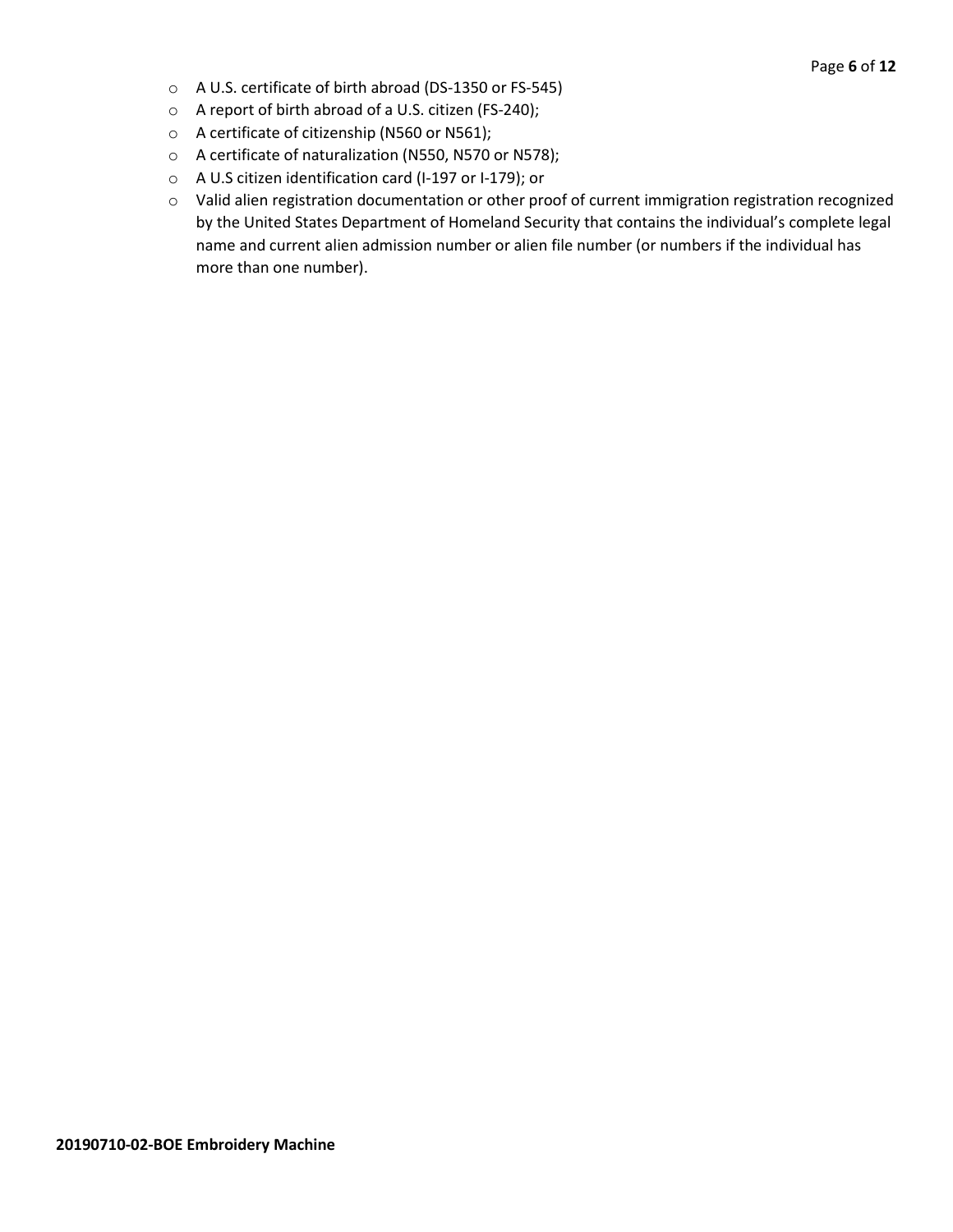

Attn: Purchasing Supervisor 1500 Airport Road Gallatin, TN 37066

Date\_

| <b>ITEM DESCRIPTION</b>   | <b>BRAND</b> | <b>MODEL NO.</b> | <b>UNIT COST</b> |
|---------------------------|--------------|------------------|------------------|
| <b>Embroidery Machine</b> |              |                  |                  |

By checking this box, Proposer agrees that SCS reserves the right to extend the terms, conditions and prices of this contract to other Institutions (such as State, Local and/or Public Agencies) who express an interest in participating in any contract that results from this ITB. Each of the piggyback Institutions will issue their own purchasing documents for the goods/service. Proposer agrees that SCS shall bear no responsibility or liability for any agreements between Proposer and the other Institution(s) who desire to exercise this option.

| <b>AUTHORIZED SIGNATURE:</b> |  |
|------------------------------|--|
| <b>PRINTED NAME:</b>         |  |
| TITLE:                       |  |
| <b>COMPANY NAME:</b>         |  |
| <b>PHONE:</b>                |  |
| <b>EMAIL</b>                 |  |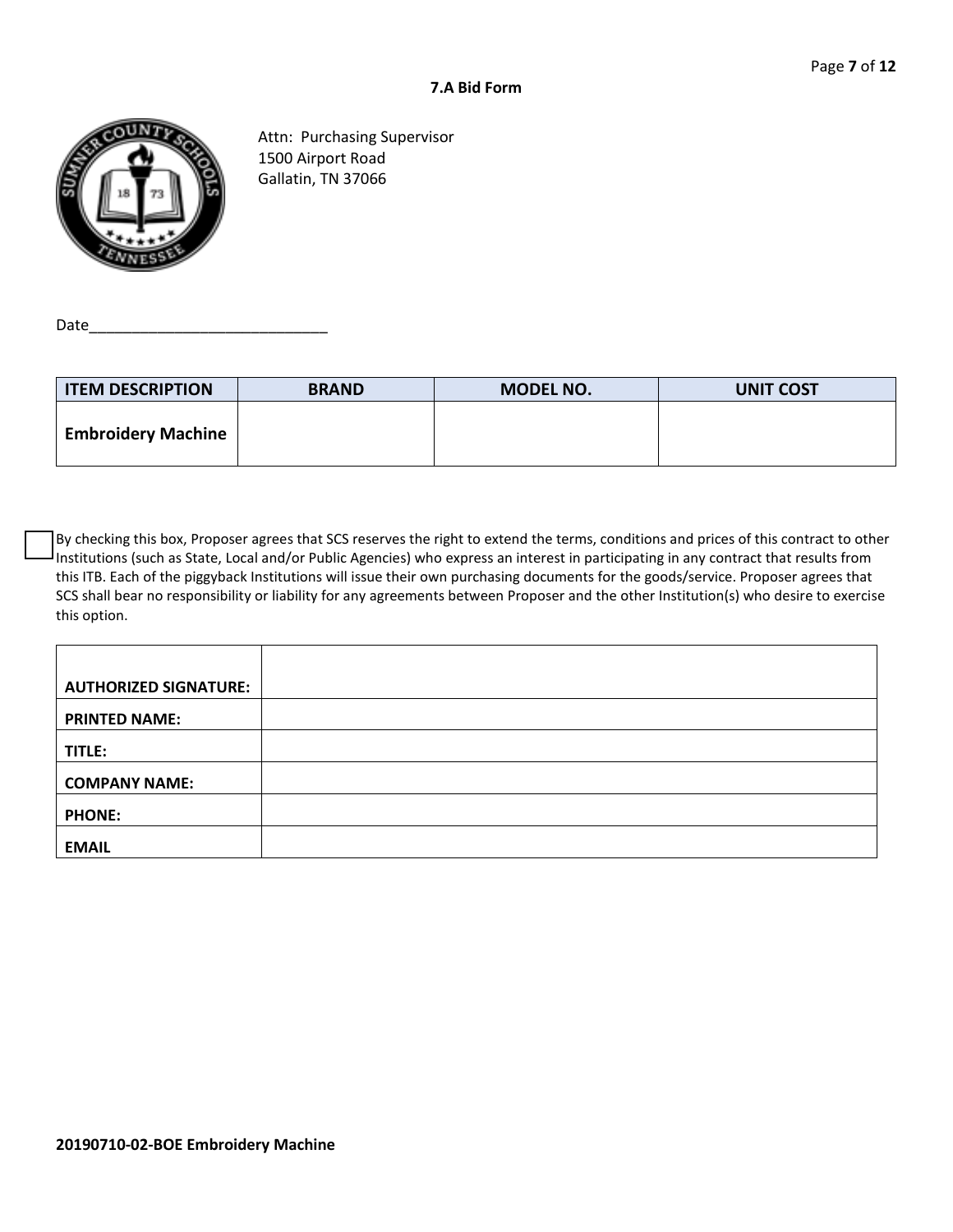#### 7.B IRS Form W9

| Forn                                                                                                                                                                                                                                                                                                                                                                                                                                                                                                                                                                                                                                                                                                                                                                          | <b>Request for Taxpayer</b><br>(Rev. December 2014)<br><b>Identification Number and Certification</b><br>Department of the Treasury<br>Internal Revenue Service |                                                                                                                                                                                                                                                                                                                                              |                                                                                                                                                                                                                                                                                    |  |  |   | Give Form to the<br>send to the IRS.                                                         |  | requester. Do not |  |
|-------------------------------------------------------------------------------------------------------------------------------------------------------------------------------------------------------------------------------------------------------------------------------------------------------------------------------------------------------------------------------------------------------------------------------------------------------------------------------------------------------------------------------------------------------------------------------------------------------------------------------------------------------------------------------------------------------------------------------------------------------------------------------|-----------------------------------------------------------------------------------------------------------------------------------------------------------------|----------------------------------------------------------------------------------------------------------------------------------------------------------------------------------------------------------------------------------------------------------------------------------------------------------------------------------------------|------------------------------------------------------------------------------------------------------------------------------------------------------------------------------------------------------------------------------------------------------------------------------------|--|--|---|----------------------------------------------------------------------------------------------|--|-------------------|--|
|                                                                                                                                                                                                                                                                                                                                                                                                                                                                                                                                                                                                                                                                                                                                                                               |                                                                                                                                                                 | 1 Name (as shown on your income tax return). Name is required on this line; do not leave this line blank.                                                                                                                                                                                                                                    |                                                                                                                                                                                                                                                                                    |  |  |   |                                                                                              |  |                   |  |
| ۵i                                                                                                                                                                                                                                                                                                                                                                                                                                                                                                                                                                                                                                                                                                                                                                            |                                                                                                                                                                 | 2 Business name/disregarded entity name, if different from above                                                                                                                                                                                                                                                                             |                                                                                                                                                                                                                                                                                    |  |  |   |                                                                                              |  |                   |  |
| page<br>4 Exemptions (codes apply only to<br>3 Check appropriate box for federal tax classification; check only one of the following seven boxes:<br>Specific Instructions on<br>certain entities, not individuals; see<br>S Corporation Partnership<br>Trust/estate<br>Individual/sole proprietor or<br>$\Box$ C Corporation<br>instructions on page 3):<br>single-member LLC<br>Print or type<br>Exempt payee code (if any)<br>Limited liability company. Enter the tax classification (C=C corporation, S=S corporation, P=partnership) ▶<br>Exemption from FATCA reporting<br>Note. For a single-member LLC that is disregarded, do not check LLC; check the appropriate box in the line above for<br>the tax classification of the single-member owner.<br>code (if any) |                                                                                                                                                                 |                                                                                                                                                                                                                                                                                                                                              |                                                                                                                                                                                                                                                                                    |  |  |   |                                                                                              |  |                   |  |
|                                                                                                                                                                                                                                                                                                                                                                                                                                                                                                                                                                                                                                                                                                                                                                               | Other (see instructions)                                                                                                                                        | 5 Address (number, street, and apt. or suite no.)                                                                                                                                                                                                                                                                                            |                                                                                                                                                                                                                                                                                    |  |  |   | (Applies to accounts maintained outside the U.S.)<br>Requester's name and address (optional) |  |                   |  |
|                                                                                                                                                                                                                                                                                                                                                                                                                                                                                                                                                                                                                                                                                                                                                                               |                                                                                                                                                                 |                                                                                                                                                                                                                                                                                                                                              |                                                                                                                                                                                                                                                                                    |  |  |   |                                                                                              |  |                   |  |
| See:                                                                                                                                                                                                                                                                                                                                                                                                                                                                                                                                                                                                                                                                                                                                                                          | 6 City, state, and ZIP code                                                                                                                                     |                                                                                                                                                                                                                                                                                                                                              |                                                                                                                                                                                                                                                                                    |  |  |   |                                                                                              |  |                   |  |
|                                                                                                                                                                                                                                                                                                                                                                                                                                                                                                                                                                                                                                                                                                                                                                               |                                                                                                                                                                 | 7 List account number(s) here (optional)                                                                                                                                                                                                                                                                                                     |                                                                                                                                                                                                                                                                                    |  |  |   |                                                                                              |  |                   |  |
| Part I                                                                                                                                                                                                                                                                                                                                                                                                                                                                                                                                                                                                                                                                                                                                                                        |                                                                                                                                                                 | <b>Taxpayer Identification Number (TIN)</b>                                                                                                                                                                                                                                                                                                  |                                                                                                                                                                                                                                                                                    |  |  |   |                                                                                              |  |                   |  |
|                                                                                                                                                                                                                                                                                                                                                                                                                                                                                                                                                                                                                                                                                                                                                                               |                                                                                                                                                                 | Enter your TIN in the appropriate box. The TIN provided must match the name given on line 1 to avoid                                                                                                                                                                                                                                         |                                                                                                                                                                                                                                                                                    |  |  |   | Social security number                                                                       |  |                   |  |
| backup withholding. For individuals, this is generally your social security number (SSN). However, for a<br>resident alien, sole proprietor, or disregarded entity, see the Part I instructions on page 3. For other<br>entities, it is your employer identification number (EIN). If you do not have a number, see How to get a<br>TIN on page 3.<br>or                                                                                                                                                                                                                                                                                                                                                                                                                      |                                                                                                                                                                 |                                                                                                                                                                                                                                                                                                                                              |                                                                                                                                                                                                                                                                                    |  |  |   |                                                                                              |  |                   |  |
| <b>Employer identification number</b><br>Note. If the account is in more than one name, see the instructions for line 1 and the chart on page 4 for                                                                                                                                                                                                                                                                                                                                                                                                                                                                                                                                                                                                                           |                                                                                                                                                                 |                                                                                                                                                                                                                                                                                                                                              |                                                                                                                                                                                                                                                                                    |  |  |   |                                                                                              |  |                   |  |
|                                                                                                                                                                                                                                                                                                                                                                                                                                                                                                                                                                                                                                                                                                                                                                               | quidelines on whose number to enter.                                                                                                                            |                                                                                                                                                                                                                                                                                                                                              |                                                                                                                                                                                                                                                                                    |  |  | ۰ |                                                                                              |  |                   |  |
| Certification<br>Part II                                                                                                                                                                                                                                                                                                                                                                                                                                                                                                                                                                                                                                                                                                                                                      |                                                                                                                                                                 |                                                                                                                                                                                                                                                                                                                                              |                                                                                                                                                                                                                                                                                    |  |  |   |                                                                                              |  |                   |  |
|                                                                                                                                                                                                                                                                                                                                                                                                                                                                                                                                                                                                                                                                                                                                                                               | Under penalties of perjury, I certify that:                                                                                                                     |                                                                                                                                                                                                                                                                                                                                              |                                                                                                                                                                                                                                                                                    |  |  |   |                                                                                              |  |                   |  |
|                                                                                                                                                                                                                                                                                                                                                                                                                                                                                                                                                                                                                                                                                                                                                                               |                                                                                                                                                                 | 1. The number shown on this form is my correct taxpayer identification number (or I am waiting for a number to be issued to me); and                                                                                                                                                                                                         |                                                                                                                                                                                                                                                                                    |  |  |   |                                                                                              |  |                   |  |
| 2. I am not subject to backup withholding because: (a) I am exempt from backup withholding, or (b) I have not been notified by the Internal Revenue<br>Service (IRS) that I am subject to backup withholding as a result of a failure to report all interest or dividends, or (c) the IRS has notified me that I am<br>no longer subject to backup withholding; and                                                                                                                                                                                                                                                                                                                                                                                                           |                                                                                                                                                                 |                                                                                                                                                                                                                                                                                                                                              |                                                                                                                                                                                                                                                                                    |  |  |   |                                                                                              |  |                   |  |
| 3. I am a U.S. citizen or other U.S. person (defined below); and                                                                                                                                                                                                                                                                                                                                                                                                                                                                                                                                                                                                                                                                                                              |                                                                                                                                                                 |                                                                                                                                                                                                                                                                                                                                              |                                                                                                                                                                                                                                                                                    |  |  |   |                                                                                              |  |                   |  |
|                                                                                                                                                                                                                                                                                                                                                                                                                                                                                                                                                                                                                                                                                                                                                                               |                                                                                                                                                                 | 4. The FATCA code(s) entered on this form (if any) indicating that I am exempt from FATCA reporting is correct.                                                                                                                                                                                                                              |                                                                                                                                                                                                                                                                                    |  |  |   |                                                                                              |  |                   |  |
| Certification instructions. You must cross out item 2 above if you have been notified by the IRS that you are currently subject to backup withholding<br>because you have failed to report all interest and dividends on your tax return. For real estate transactions, item 2 does not apply. For mortgage<br>interest paid, acquisition or abandonment of secured property, cancellation of debt, contributions to an individual retirement arrangement (IRA), and<br>generally, payments other than interest and dividends, you are not required to sign the certification, but you must provide your correct TIN. See the<br>instructions on page 3.                                                                                                                      |                                                                                                                                                                 |                                                                                                                                                                                                                                                                                                                                              |                                                                                                                                                                                                                                                                                    |  |  |   |                                                                                              |  |                   |  |
| Sign<br>Here                                                                                                                                                                                                                                                                                                                                                                                                                                                                                                                                                                                                                                                                                                                                                                  | Signature of<br>U.S. person $\blacktriangleright$<br>Date P                                                                                                     |                                                                                                                                                                                                                                                                                                                                              |                                                                                                                                                                                                                                                                                    |  |  |   |                                                                                              |  |                   |  |
|                                                                                                                                                                                                                                                                                                                                                                                                                                                                                                                                                                                                                                                                                                                                                                               | · Form 1098 (home mortgage interest), 1098-E (student loan interest), 1098-T<br><b>General Instructions</b><br>(tuition)                                        |                                                                                                                                                                                                                                                                                                                                              |                                                                                                                                                                                                                                                                                    |  |  |   |                                                                                              |  |                   |  |
|                                                                                                                                                                                                                                                                                                                                                                                                                                                                                                                                                                                                                                                                                                                                                                               |                                                                                                                                                                 | Section references are to the Internal Revenue Code unless otherwise noted.                                                                                                                                                                                                                                                                  | · Form 1099-C (canceled debt)                                                                                                                                                                                                                                                      |  |  |   |                                                                                              |  |                   |  |
|                                                                                                                                                                                                                                                                                                                                                                                                                                                                                                                                                                                                                                                                                                                                                                               |                                                                                                                                                                 | Future developments. Information about developments affecting Form W-9 (such<br>as legislation enacted after we release it) is at www.irs.gov/fw9.                                                                                                                                                                                           | · Form 1099-A (acquisition or abandonment of secured property)                                                                                                                                                                                                                     |  |  |   |                                                                                              |  |                   |  |
|                                                                                                                                                                                                                                                                                                                                                                                                                                                                                                                                                                                                                                                                                                                                                                               | <b>Purpose of Form</b>                                                                                                                                          |                                                                                                                                                                                                                                                                                                                                              | Use Form W-9 only if you are a U.S. person (including a resident alien), to<br>provide your correct TIN.                                                                                                                                                                           |  |  |   |                                                                                              |  |                   |  |
|                                                                                                                                                                                                                                                                                                                                                                                                                                                                                                                                                                                                                                                                                                                                                                               |                                                                                                                                                                 | An individual or entity (Form W-9 requester) who is required to file an information<br>return with the IRS must obtain your correct taxpayer identification number (TIN)<br>which may be your social security number (SSN), individual taxpayer identification<br>number (ITIN), adoption taxpayer identification number (ATIN), or employer | If you do not return Form W-9 to the requester with a TIN, you might be subject<br>to backup withholding. See What is backup withholding? on page 2.<br>By signing the filled-out form, you:<br>1. Certify that the TIN you are giving is correct (or you are waiting for a number |  |  |   |                                                                                              |  |                   |  |
|                                                                                                                                                                                                                                                                                                                                                                                                                                                                                                                                                                                                                                                                                                                                                                               |                                                                                                                                                                 | identification number (EIN), to report on an information return the amount paid to<br>you, or other amount reportable on an information return. Examples of information                                                                                                                                                                      | to be issued).                                                                                                                                                                                                                                                                     |  |  |   |                                                                                              |  |                   |  |
|                                                                                                                                                                                                                                                                                                                                                                                                                                                                                                                                                                                                                                                                                                                                                                               | 2. Certify that you are not subject to backup withholding, or<br>returns include, but are not limited to, the following:                                        |                                                                                                                                                                                                                                                                                                                                              |                                                                                                                                                                                                                                                                                    |  |  |   |                                                                                              |  |                   |  |

- · Form 1099-INT (interest earned or paid)
- . Form 1099-DIV (dividends, including those from stocks or mutual funds)
- · Form 1099-MISC (various types of income, prizes, awards, or gross proceeds)
- . Form 1099-B (stock or mutual fund sales and certain other transactions by brokers)
- · Form 1099-S (proceeds from real estate transactions)
- · Form 1099-K (merchant card and third party network transactions)
- 
- 2. Certify that you are not subject to backup withholding, or<br>3. Claim exemption from backup withholding if you are a U.S. exempt payee. If<br>applicable, you are also certifying that as a U.S. person, your allocable share of
- 4. Certify that FATCA code(s) entered on this form (if any) indicating that you are<br>exempt from the FATCA reporting, is correct. See What is FATCA reporting? on<br>page 2 for further information.

Cat. No. 10231X

Form W-9 (Rev. 12-2014)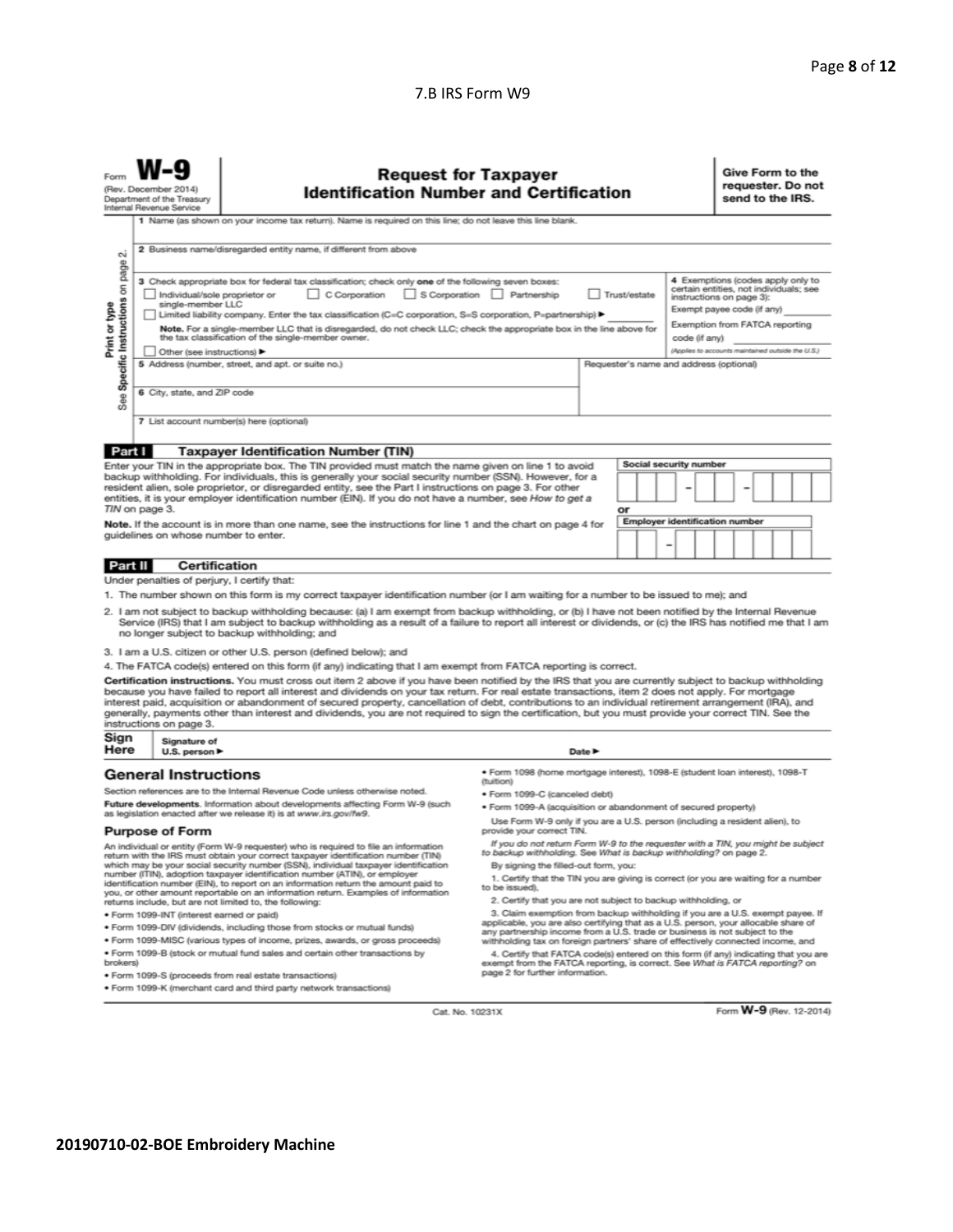## **ATTESTATION RE PERSONNEL USED IN CONTRACT PERFORMANCE**

| LCONTRACTOR LEGAL ENTITY NAME:                                         |  |
|------------------------------------------------------------------------|--|
| FEDERAL EMPLOYER IDENTIFICATION NUMBER:<br>(or Social Security Number) |  |

**The Contractor, identified above, does hereby attest, certify, warrant and assure that the Contractor shall not knowingly utilize the services of an illegal immigrant in the performance of this Contract and shall not knowingly utilize the services of any subcontractor who will utilize the services of an illegal immigrant in the performance of this Contract, T.C.A. § 12-3-309.**

SIGNATURE & DATE:

*NOTICE: This attestation MUST be signed by an individual empowered to contractually bind the Contractor.*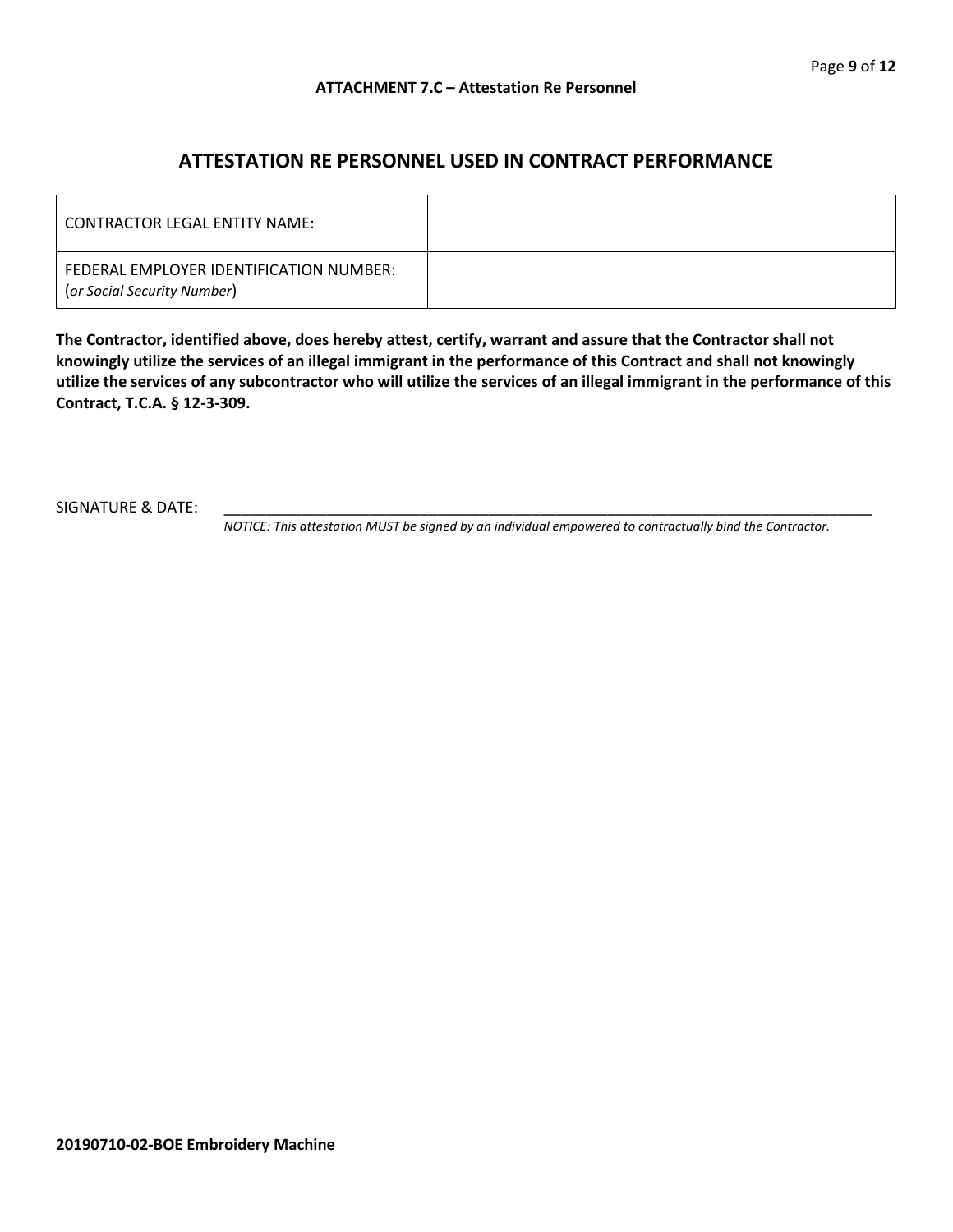#### **ATTACHMENT 7.D – Standard Terms & Conditions SUMNER COUNTY BOARD OF EDUCATION (SCS)**

#### **1. PREPARATION AND SUBMISSION OF BID.**

- **a.** Failure to examine any drawings**,** specifications, or instructions will be at the proposer's risk. Any deviation from the stated terms, conditions and specifications must be coordinated with and approved in writing by the SCS Purchasing Supervisor.
- **b.** ITB SUBMITTAL / SIGNATURE: Proposal shall give the full name and business address of the bidder. If the proposer is a corporation, the name shall be stated as it is in the corporate charter. Proposals must be signed in ink by the proposer's authorized agent. Unsigned proposals will be rejected. Proposals are to be sealed and the outside of the envelope is to reference the ITB number. The person signing the proposal must show their title, and if requested by SCS, must furnish satisfactory proof of his or her authority to bind his or her company in contract. Proposer understands that by submitting a proposal with an authorized signature, it shall constitute an offer to SCS. Proposals must be typewritten or in ink; otherwise they may not be considered. Purchase orders will be issued to the firm name appearing on the W9. Electronic submissions via email, fax, etc. shall not be accepted.
- **c.** SCS is not responsible for any costs incurred by any vendor pursuant to the ITB. The vendor shall be responsible for all costs incurred in connection with the preparation and submission of its proposal.
- **d.** All proposers must be in compliance with T.C.A. § 62-6-119 at the time of proposal submission and provide evidence of compliance with the applicable provisions of the chapter before such proposal may be considered.
- **e.** Proposals are to be received in the location designated in the ITB no later than the specified date and time. Late submissions will NOT be opened or considered.
- **f.** No erasures permitted. Errors may be crossed out and corrections printed in ink or typewritten adjacent to error and must be initialed in ink by person signing the proposal.
- **g.** Specifications: Reference to available specifications shall be sufficient to make the terms of the specifications binding on the proposer. The use of the name of a manufacturer, or any special brand or make in describing an item does not restrict the proposer to that manufacturer or specific article, unless specifically stated. Comparable products of other manufacturers will be considered if proof of compatibility is contained in the proposal. Proposers are required to notify SCSs Purchasing Supervisor whenever specifications/procedures are not perceived to be fair and open. The articles on which the proposals are submitted must be equal or superior to that specified. Informative and Descriptive Literature: The proposer must show brand or trade names of the articles proposed, when applicable. It shall be the responsibility of the vendor, including vendors whose product is referenced, to furnish with the proposal such specifications, catalog pages, brochures or other data as will provide an adequate basis for determining the quality and functional capabilities of the product offered. Failure to provide this data may be considered valid justification for rejection of proposal.
- **h.** Samples: Samples of items when called for, must be furnished free of expense, and if not destroyed will, upon vendor's request within ten (10) days of proposal opening, be returned at the proposer's expense. Each sample must be labeled with the proposer's name, manufacturer's brand name and number, ITB number and item reference.
- **i.** Time of Performance: The number of calendar days in which delivery is to be made after receipt of order shall be stated in the proposal and may be a factor in making an award, price notwithstanding. If no delivery time is stated in the proposal, proposer agrees that delivery is to be made within two weeks (10 business days) of order.
- **j.** Transportation and delivery charges should be included in the price and be fully prepaid by the vendor to the destination specified in the ITB. Proposal prices shall include delivery of all items F.O.B. destination.
- **k.** New materials and supplies must be delivered unless otherwise specifically stated in the ITB.
- **l.** Alternate/multiple proposals will not be considered unless specifically called for in the ITB.
- **m.** Only proposals submitted on ITB forms furnished by SCS will be considered.
- **n.** By signing the ITB where indicated, the proposer agrees to strictly abide by all local, state and federal statutes and regulations. The proposer further certifies that this proposal is made without collusion or fraud.
- **o.** Error in Proposal. In case of error in the extension of prices in the proposal, the unit price will govern. Late submissions will NOT be opened or considered. Proposers are cautioned to verify their proposals before submission, as amendments received after the ITB deadline will not be considered. No proposal shall be altered, amended or withdrawn after opening. After proposal opening, a proposer may withdraw a proposal only when there is obvious clerical error such as a misplaced decimal point, or when enforcement of the proposal would impose unconscionable hardship due to an error in the proposal resulting in a quotation substantially below the other proposals received. Proposal withdrawals will be considered only upon written request of the proposer.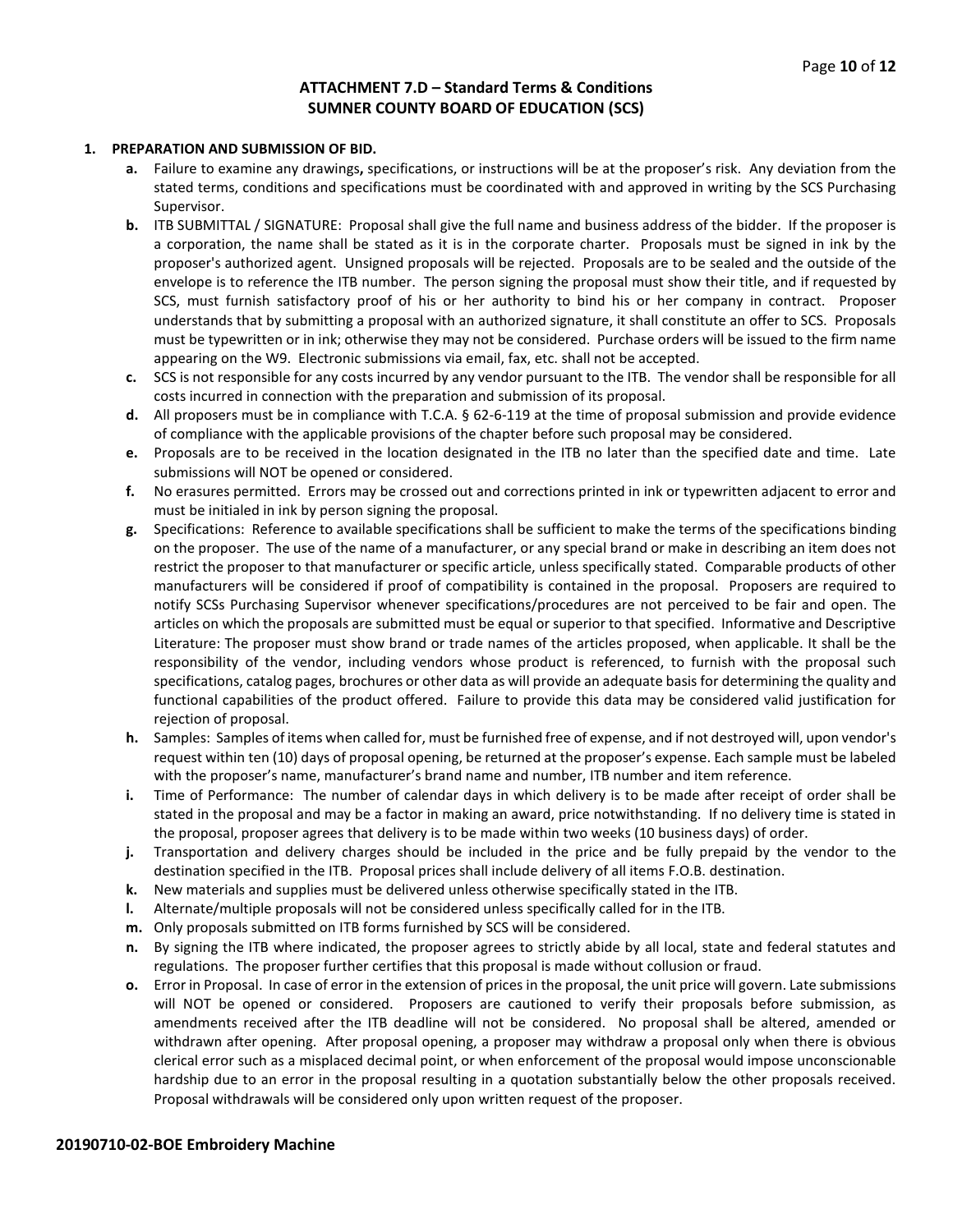- **2. OPEN RECORDS.** In order to comply with the provisions of the Tennessee Open Records Act, all proposals will be publicly opened and are subject to public inspection after the award upon written request. Proposers may be present at ITB opening. Summary information will be posted the SCS website, www.sumnerschools.org under the Invitation to Bid link.
- **3. ACCEPTANCE AND AWARD.** SCS reserves the right to reject any and all proposals and to waive any informality in proposals and, unless otherwise specified by the proposers to accept any item in the proposal. Action to reject all proposals shall be taken for unreasonably high prices, errors in the bid documents, cessation of need, unavailability of funds, or any other reason approved by SCS.
	- **a.** Contracts and purchases will be made with the lowest, responsive, responsible, qualified proposer. The quality of the articles to be supplied, their conformity with the specifications, their suitability to the requirements of the Institution, cash discount offered, and the delivery terms will be taken into consideration.
	- **b.** Any deviation from these stated terms, specifications and conditions must be coordinated with and approved in writing by the Purchasing Supervisor.
	- **c.** Prices quoted on the response (if any) are to be considered firm and binding until the said equipment, supplies or services are in the possession of SCS.
	- **d.** SCS reserves the right to order more or less than the quantity listed in the proposal.
	- **e.** If a proposal fails to state a time within which a proposal must be accepted, it is understood and agreed that SCS shall have ninety (90) days to accept.
	- **f.** No purchase or contract is authorized or valid until the issuance of a SCS purchase order in accordance with SCS policy. No SCS employee is authorized to purchase equipment, supplies or services prior to the issuance of such a purchase order.
	- **g.** The contract may not be assigned without written SCS consent.
	- **h.** If the appropriate space is marked on the ITB, other Institutions (such as State, Local and/or Public Agencies) may purchase off the contract during the same period as SCS.
	- **i.** The awarded proposer will be required to post a performance and payment bond in the amount of 25% of the contract price if it exceeds \$100,000 as stated by T.C.A. §12-4-201.
	- **j.** If the project cost is in excess of \$25,000 a performance bond must be secured by the requesting part in an amount equal to the market improvement value.
- **4. PAYMENT**. Payment terms must be specified in the proposal, including any discounts for early payment. Partial payments will not be approved unless justification for such payment can be shown. Terms will be NET 30 days. Payment will not be made until the conditions and specifications of the ITB are inspected and approved as conforming by persons appointed by SCS.
- **5. DEFAULT OF SELECTED VENDOR.** In case of vendor default, SCS may procure the articles or services from other sources and hold the defaulting vendor responsible for any resulting cost. If the awarded vendor violates any terms of their proposal, the contract, SCS policy or any law, they may be disqualified from submitting proposals for a period of two years for minor violations or longer for major violations. Proposals from disqualified bidders will not be accepted during the period of disqualification.
- **6. INSPECTION OF PURCHASES.** Articles received which are not equivalent will not be accepted and will be picked up by the vendor or returned to vendor, shipping charges collect. SCS shall have a reasonable period in which to inspect and accept or reject materials without liability. If necessity requires SCS to use nonconforming materials, an appropriate reduction in payment may be made.
- **7. TAXES.** SCS is tax exempt; do not include taxes in quotation. Vendors making improvements or additions to or performing repair work on real property for SCS are liable for any applicable sales or use tax on tangible personal property used in connection with the contract or furnished to vendors by the state for use under the contract.
- **8. NONDISCRIMINATION.** SCS is an equal opportunity employer. SCS and bidder agree to comply with Titles VI and VII of the Civil Rights Act of 1964, Title IX of the Education Amendments of 1972, Section 504 of the Rehabilitation Act of 1973, Executive Order 11,246, the Americans with Disabilities Act of 1990 and the related regulations to each. Each party assures that it will not discriminate against any individual including, but not limited to employees or applicants for employment and/or students, because of race, religion, creed, color, sex, age, disability, veteran status or national origin. In the event that any claims should arise with regards to violations of any such local, state or federal law, statues, rule or regulations, the vendor will indemnify and hold SCS harmless for any damages, including court costs or attorney fees, which might be incurred.